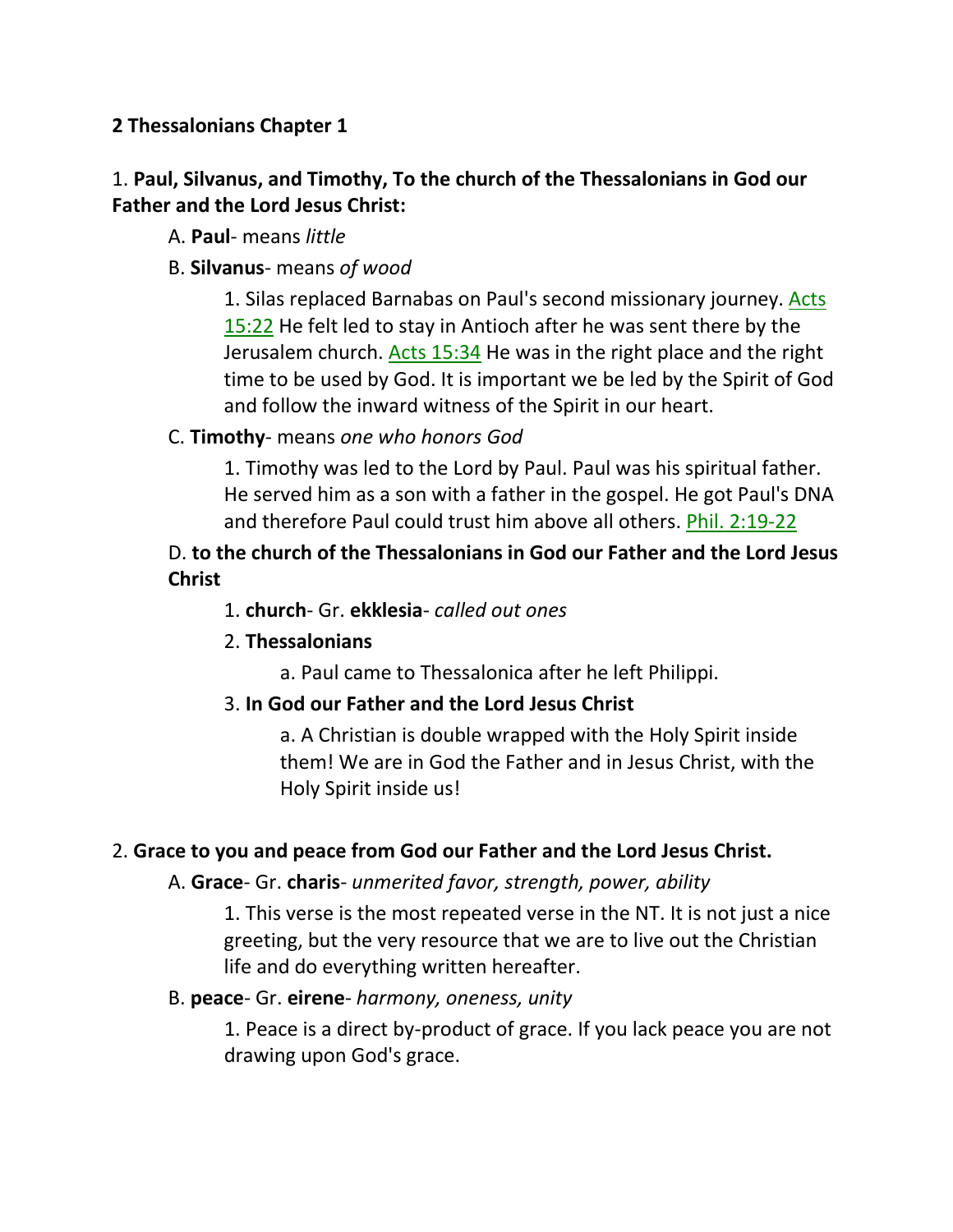3. **We are bound to thank God always for you, brethren, as it is fitting, because your faith grows exceedingly, and the love of every one of you all abounds toward each other,** 

## A. **We are bound to thank God always for you,**

- 1. **bound** Gr. **opheilo** *ought*
- 2. **thank**-Gr. **eucharisteo** *to give good grace*

a. Thanksgiving is processed grace in the heart and returned to God.

- B. **brethren** Gr. **adelphos** *sharing the same womb*
- C. **as it is fitting,**
	- 1. **fitting** Gr. **axios** *equal weight to, worthy of, deserving*

a. We should give God thanks because it is fitting to do so. He has done so much for us, it is fitting to thank Him always. He is so worthy!

## D. **because your faith grows exceedingly,**

1. **faith**- Gr. **pistis**- *firm persuasion that comes from hearing*

a. When we heard the gospel, faith came. Now when the Word is heard faith is stimulated in us. We don't get new faith.

2. **grows exceedingly**- Gr. **huperauxano**- *to grow above or beyond*

a. You can't and don't need to get more faith beyond the measure of faith given to you when you got saved, but that measure can grow with use! Rom. 12:3

## E. **and the love of every one of you abounds toward each other**

## 1. **love**- Gr. **agape**

a. When we got saved, faith and love where included in the package! 1 Tim. 1:14 We received the measure of faith and the love of God was shed abroad abundantly in our heart by the Holy Spirit. Rom. 5:5

b. Both love and faith are fruit of the Spirit. They are grace gifts, not something a Christian produces themselves. They however must choose to exercise what has been given to them.

#### 2. **abounds**- Gr. **pleonazo**

a. You don't need more love! You need to use the love you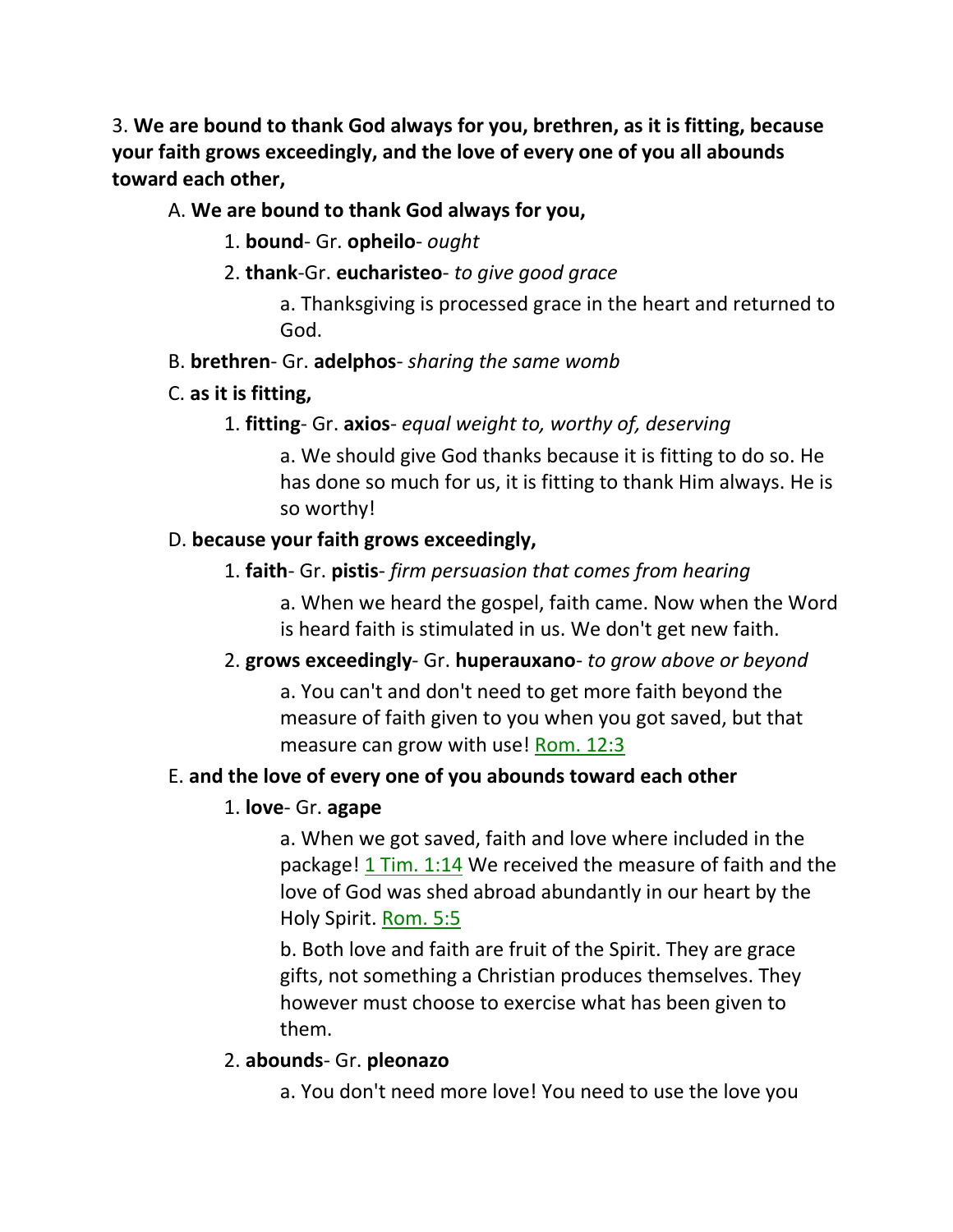already have in your heart through the new birth. It will abound towards others.

## 4. **so that we ourselves boast of you among the churches of God for your patience and faith in all your persecutions and tribulations that you endure,**

## A. **boast**- Gr. **kauchaomai**

1. There is a good kind of pride that we have in other people in our lives. Paul boasted about those he loved. However, it is not appropriate to boast in personal accomplishments.

#### B. **churches**- Gr. **ekklesia**

#### C. **patience**- Gr. **hupomone**- *to remain under*

- 1. This is another fruit of the Spirit.
- 2. Patience used in a trial produces character. Rom. 5:4

## D. **faith**- Gr. **pistis**

1. Again, this is a fruit of the Spirit. We bear the fruit of patience and faith by abiding in the vine of Christ.

#### E. **persecutions**- Gr. **diogmos**

1. Almost all references to suffering in the NT are connected to persecution. We are redeemed from sickness and poverty, but not persecution.

#### F. **tribulations**- Gr. **thlipsis**- *pressure*

1. The Spirit will provide greater pressure on the inside of us pushing out against our tribulations, than tribulations can put on us from the outside. 1 John 4:4

#### G. **endure**- Gr. **anechomai** -*to hold up*

5. **which is manifest evidence of the righteous judgment of God, that you may be counted worthy of the kingdom of God, for which you also suffer;** 

## A. **which is manifest evidence of the righteous judgment of God,**

## 1. **manifest evidence**- Gr. **endeigma**- *token, evidence, proof*

a. Paul says something very similar to this in the book of Philippians and will help us understand what Paul is saying here.

b. Php 1:28 *and not in any way terrified by your adversaries,*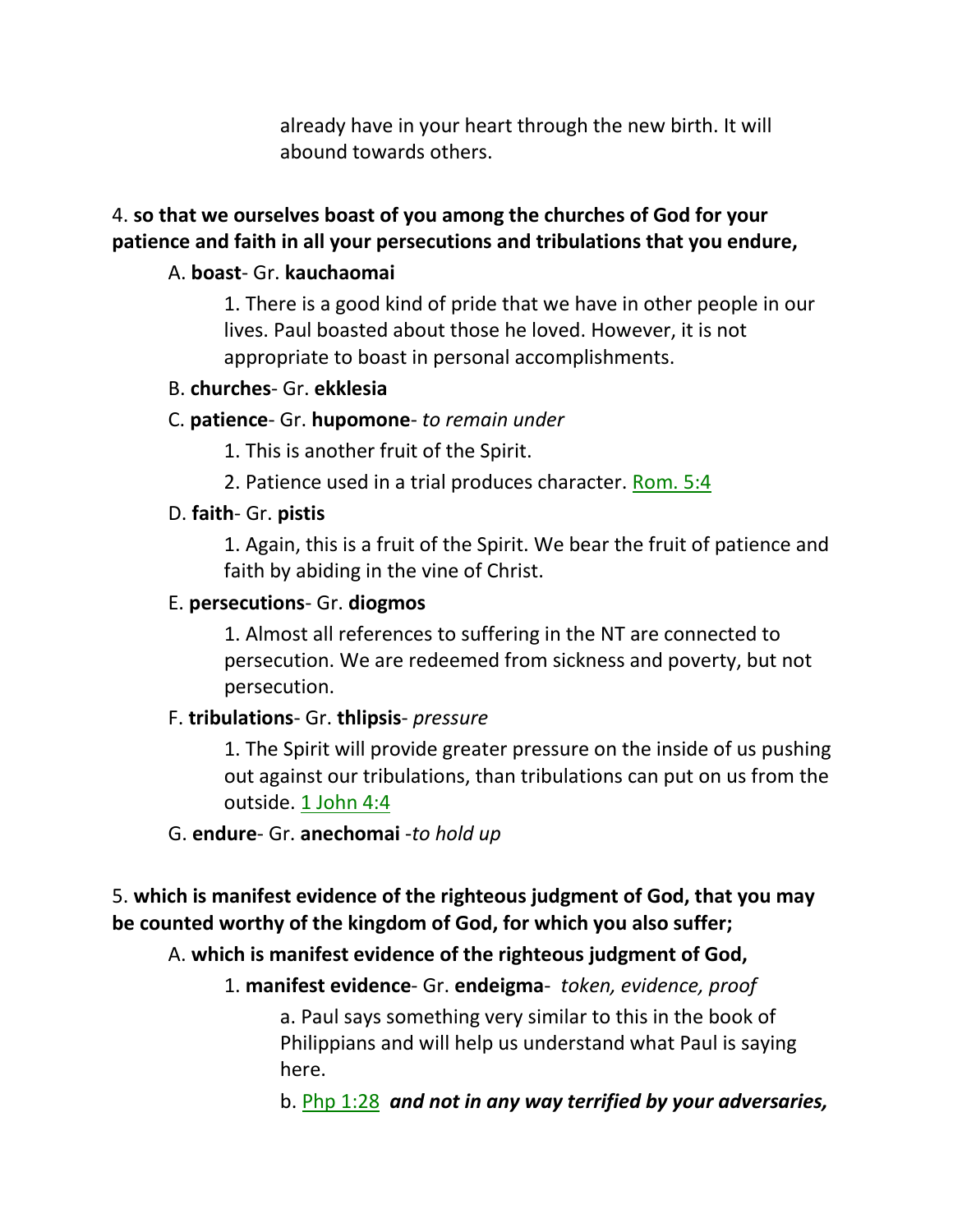## *which is to them a proof of perdition, but to you of salvation, and that from God.*

c. Paul is saying in Philippians that the fact the saints are standing strong and unafraid of their adversaries this showed that God was for them and were on their side. The fact that God was sustaining them was proof that they would be saved, and those who were their adversaries would enter into perdition.

d. That is what Paul is saying here. The fact that these saints were filled with patience and faith in the midst of their tribulations, was proof that God had ruled in their favor and fighting for them, and that He had ruled against their adversaries.

## 2. **righteous**- Gr. **dikaios**

## 3. **judgment**- Gr. **krisis**

## B. **that you may be counted worthy of the kingdom of God,**

## 1. **counted worthy**- Gr. **kataxioo**- *to think or countworthy, fit*

a. We are counted worthy of the kingdom of God through faith.

b. The fact that these saints were standing in the midst of pressures showed they had true faith and were seen as those worthy of the kingdom- those possessing faith!

c. True bible faith has works that validates that it has genuine. James 2:17

d. We are saved by grace alone by faith alone, but not by a faith that is alone. Bible faith has works that comes with it!

#### 2. **kingdom**- Gr. **basileia**

## C. **for which you also suffer**

## 1. **suffer**- Gr. **pascho**

a. This is the suffering of persecution not the suffering of sickness, poverty, calamity, and defeat.

6. **since** *it is* **a righteous thing with God to repay with tribulation those who trouble you,**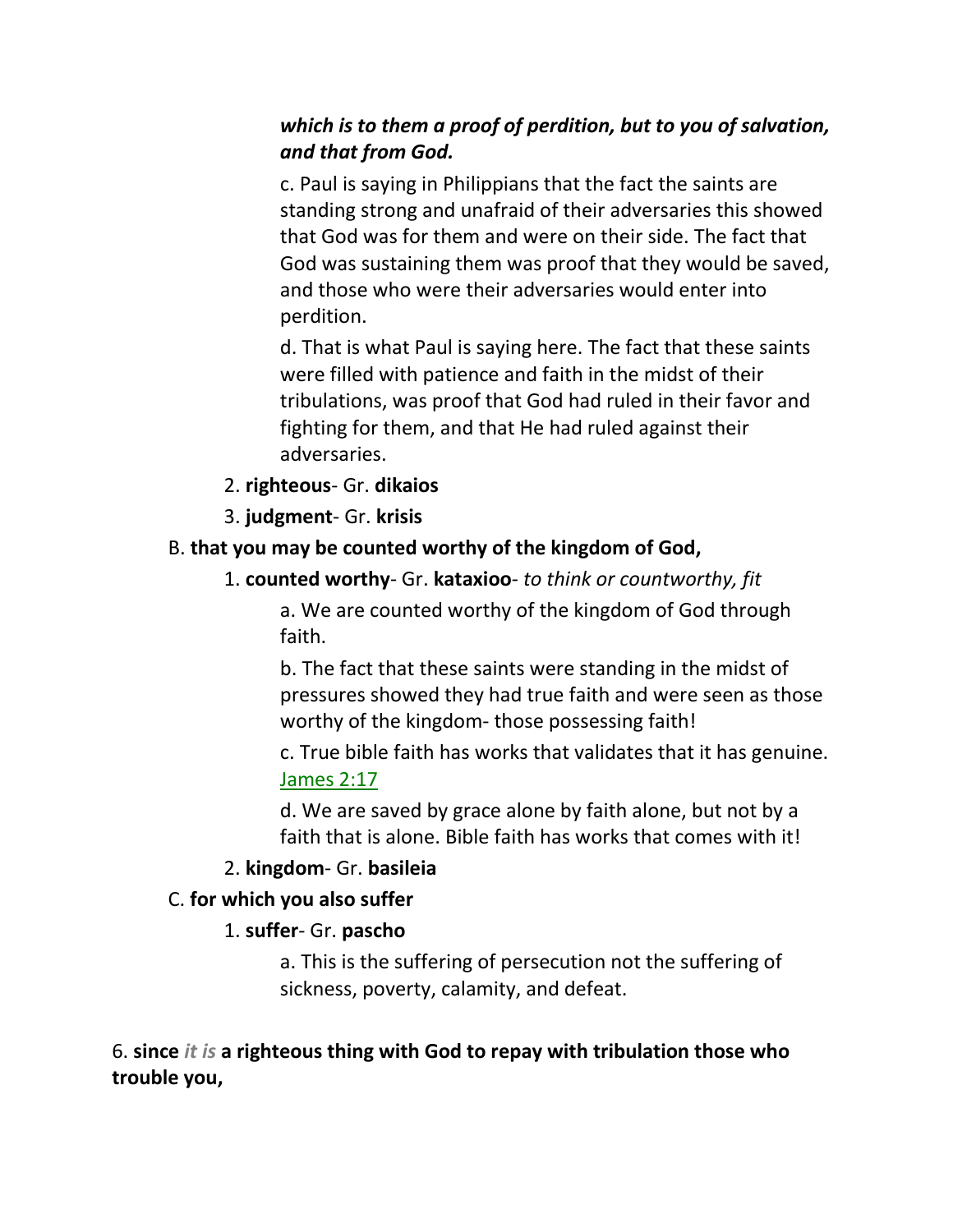#### A. **righteous**- Gr. **dikaios**

#### B. **repay**- Gr. **antapodidomi**- *to repay, requite*

1. This happens presently through God's law of sowing and reaping He has put into all of creation. What is sown is what is reaped. Gal. 6:7 This can work for you, or against you! It is important what you sow, because that is what you will reap in greater measure.

2. Ultimately, this will be fulfilled at the coming of the Lord Jesus Christ when He treads out the grapes of His wrath upon the unbelievers who have spurned him during the Tribulation period. This context is seen in the next verse which shows God's deliverance to those believers still alive when He comes back to set up His Millennial kingdom.

#### C. **tribulation**- Gr. **thlipsis**

D. **trouble**- Gr. **thlibo**- pressure

## 7. **and to** *give* **you who are troubled rest with us when the Lord Jesus is revealed from heaven with His mighty angels,**

#### A. **troubled**- Gr. **thlibo**

B. **rest-** Gr. **anesis**- *a loosening, relaxing*

1. The Tribulation period will be a great time of stress and intense pressure upon believers to conform to the Anti-Christ and his kingdom.

2. True believers will never bow their knee nor take the mark of the Anti-Christ, even if it costs them their lives.

#### C. **revealed**- Gr. **apokalupto**- *to uncover, take the lid off*

1. This is the physical return of the Lord at His Second Advent.

#### D. **heaven**- Gr. **ouranos**

1. As Jesus was taken up into heaven, in like manner, He will return. Acts 1:11

#### E. **mighty**- Gr. **dunamis**- *power*

1. Jesus is coming back with His power angels!

#### F. **angels**- Gr. **aggelos**- *messengers*

1. Satan can't make any more angels to help his cause. If God needs more He knows how and can make more of them! Praise God!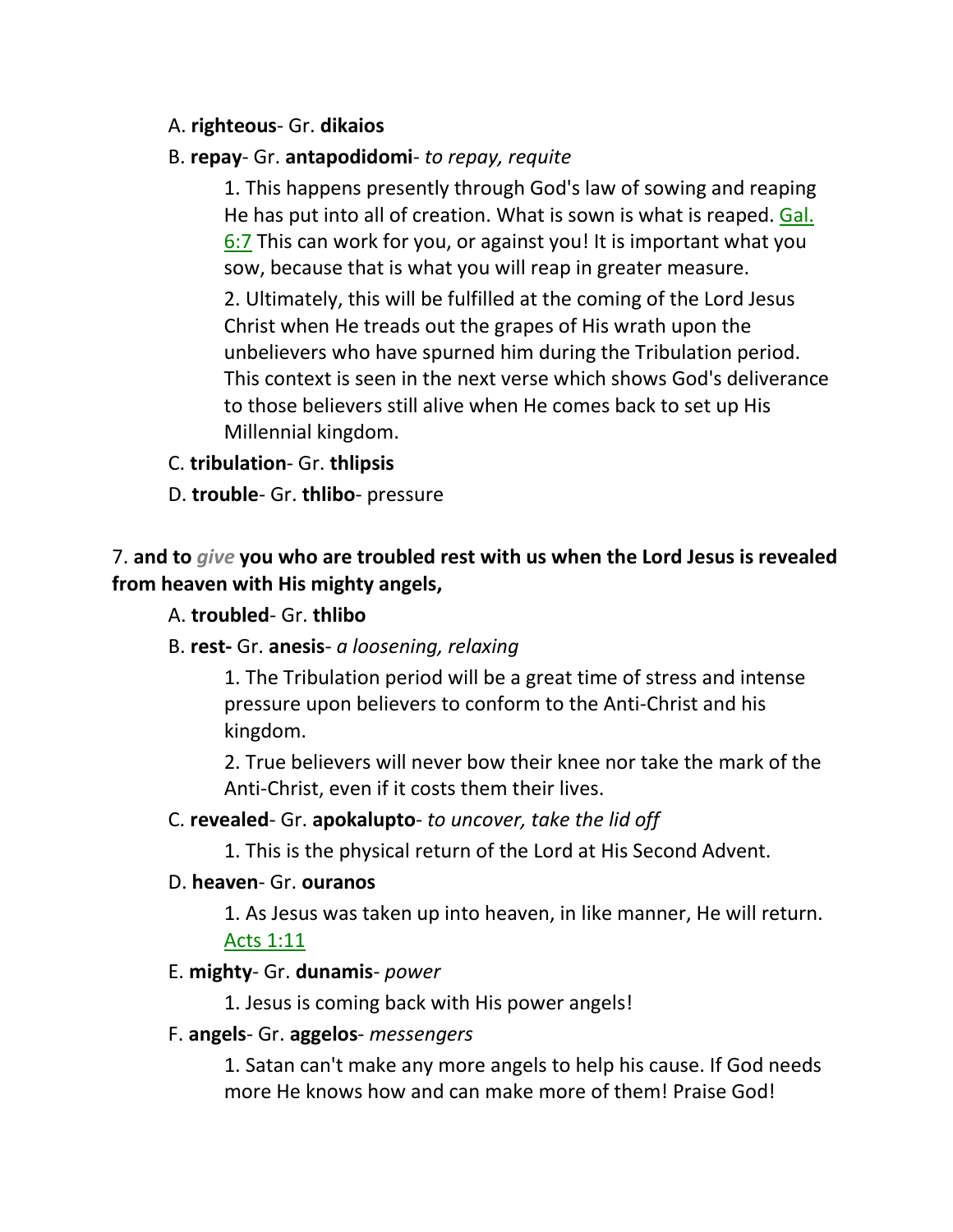8. **in flaming fire taking vengeance on those who do not know God, and on those who do not obey the gospel of our Lord Jesus Christ.** 

- A. **in flaming fire taking vengeance on those who do not know God,**
	- 1. **flaming** Gr. **phlox** *a blaze*
	- 2. **fire** Gr. **pur**

a. This present earth will be destroyed by fire at Jesus' second advent. 2Pe\_3:7, 2Pe\_3:10

b. All unbelievers will be thrown into the Lake of Fire at the end of the Millennium.

- 3. **vengeance** Gr. **ekdikesis** *to execute justice*
- 4. **know** Gr. **eido**

a. There will be some on that day that will proclaim to have done works in the Lord's name, but Jesus will say, "Depart from me, I never knew you." Many have misinterpreted the words of Jesus to mean that believers that get off the straight path will end up lost. This is false interpretation. Jesus said he **NEVER** knew them. These were never saved to start with!

b. Jesus knows the sheep that are His.

# B. **and on those who do not obey the gospel of our Lord Jesus Christ**

## 1. **obey**- Gr. **hupakouo**

a. In the NT obedience is equivalent to believing. Rom\_1:5; Rom\_2:8; Rom\_10:16; Rom\_15:18; Rom\_16:26, Gal\_3:1; Gal 5:7, Heb. 3:18-19, Heb 5:9; Heb 11:8, 1Pe 1:2; 1Pe 4:17

b. How do we obey the gospel? It is by believing it.

2. **gospel**- Gr. **euaggelion**- *good news*

a. Those who willfully reject the gospel are disobedient to it.

# 9. **These shall be punished with everlasting destruction from the presence of the Lord and from the glory of His power,**

- A. **punished** Gr. **tino dike** *to pay a just penalty*
- B. **everlasting** Gr. **aionios** *without end, perpetual*

1. This is in direct opposition to Universalist teaching that teaches there is no hell or it is just temporary. There is everlasting life in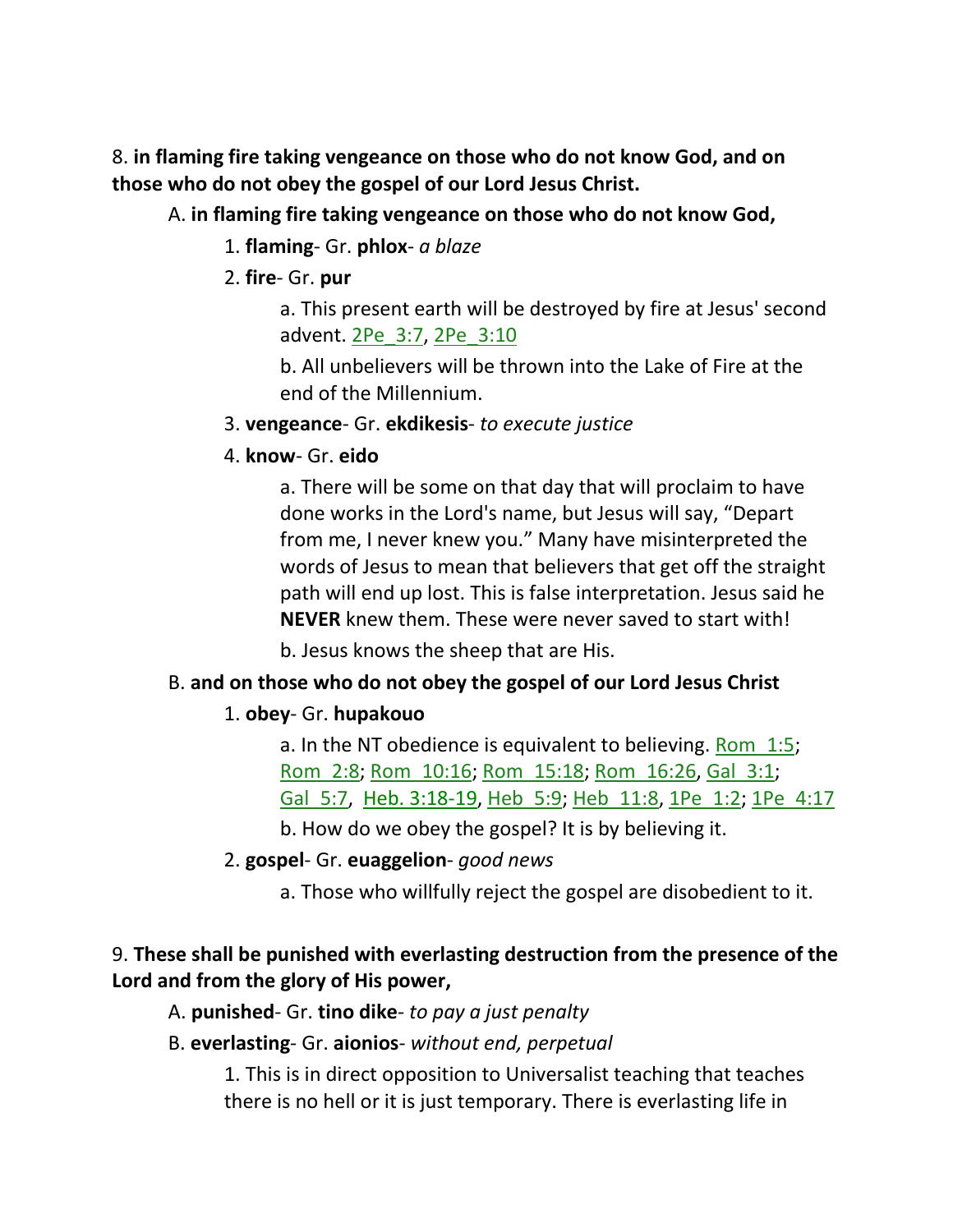heaven and there is everlasting death in the Lake of Fire.

## C. **destruction**- Gr. **olethros**

# D. **presence**- Gr. **prosopon**

- 1. This is what makes hell just that- hell. God's presence is missing.
- 2. If you are saved you will enjoy God's everlasting presence!
- E. **glory** Gr. **doxa**
- F. **power** Gr. **ischus** *ability, force, strength, might*

1. If you are saved you will experience God's everlasting glory and power!

10. **when He comes, in that Day, to be glorified in His saints and to be admired among all those who believe, because our testimony among you was believed.** 

A. **when he comes,**

1. **comes**- Gr. **erchomai**

B. **in that Day,**

1. **Day**- Gr. **hemera**

C. **to be glorified in His saints and to be admired among those who believe,**

1. **glorified-** Gr. **endoxazo**

2. **saints**- Gr. **hagios**- *holy ones*

a. These are Christians that got saved during the church age which will receive glorified bodies. The glory of God will radiate out through our new glorified bodies.

3. **admired**- Gr. **thaumazo**- *wonder at, marvel, be amazed by*

4. **believe**- Gr. **pisteuo**- *to be persauded*

a. These are the people who are alive at the end of the Tribulation that believed upon the Lord. These will enter into the Millennium to repopulate the new earth. They will admire the Lord in His resurrected saints who had believed upon Him.

# D. **because our testimony among you was believed.**

- 1. **testimony** Gr. **marturion**
	- a. God's testimony is the Gospel.
- 2. **believed** Gr. **pistueo**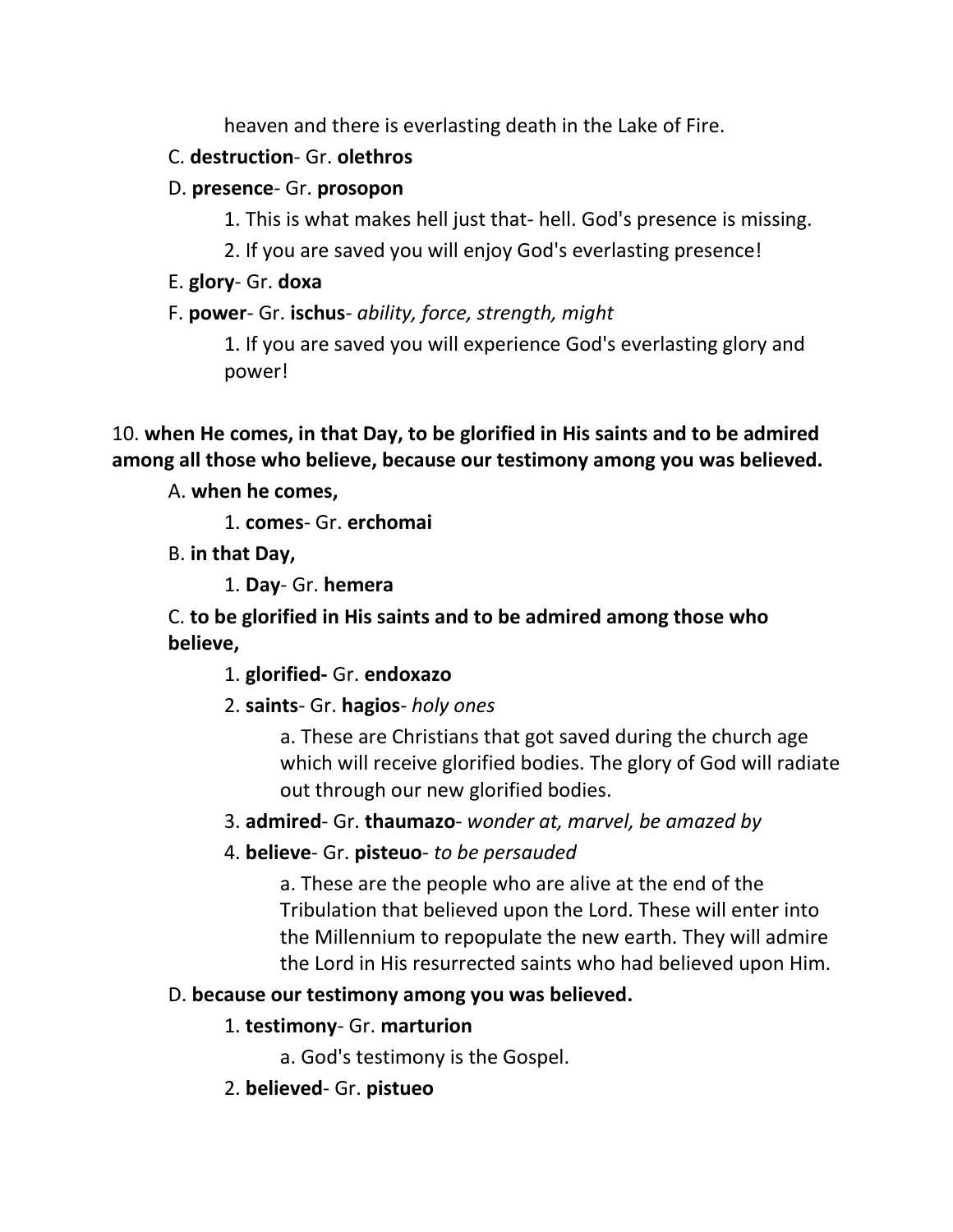a. In other words it was obeyed.

11. **Therefore we also pray always for you that our God would count you worthy of** *this* **calling, and fulfill all the good pleasure of** *His* **goodness and the work of faith with power,** 

A. **Therefore we also pray always for you you that our God would count you worthy of this calling,**

## 1. **pray**- Gr. **proseuchomai**

2. **count you worthy**- Gr. **axioo**

a. Those who have accepted Christ by faith and continue in that faith are counted worthy of the calling. Those who answer the call by faith are the ones worthy of the calling. This verse does not teach that a Christian after salvation must attain to a certain level of holiness before they can go to heaven. That would be salvation by works.

3. **calling**- Gr. **klesis**

# B. **and fulfill all the good pleasure of His goodness and the work of faith with power**

- 1. **fulfill** Gr. **pleroo** *to fill up, complete*
- 2. **good pleasure** Gr. **eudokia** *well-pleasing*
- 3. **goodness** Gr. **agothusone** *divine goodness*

a. A born again Christian wants to do good from the core of their being - their spirit. However, this can only be carried out by the power of the Spirit and not by willpower. If we try to bring forth the good we want to do by the strength of our flesh we will find out we cannot, but actually bring forth the opposite. Paul found this to be the case in his personal testimony in Rom. 7:14-24

b. As we walk in the Spirit- or in other words set our mind on the things of the Spirit- the Spirit will manifest the goodness we want to do by His power. Rom. 8:4-5, Gal. 5:16 It is not by our effort, but by the Spirit of God. It is by grace through faith.

c. This verse is also stated in other words in Philippians. By grace God works in us both to will and to do of his good pleasure. Phil. 2:13